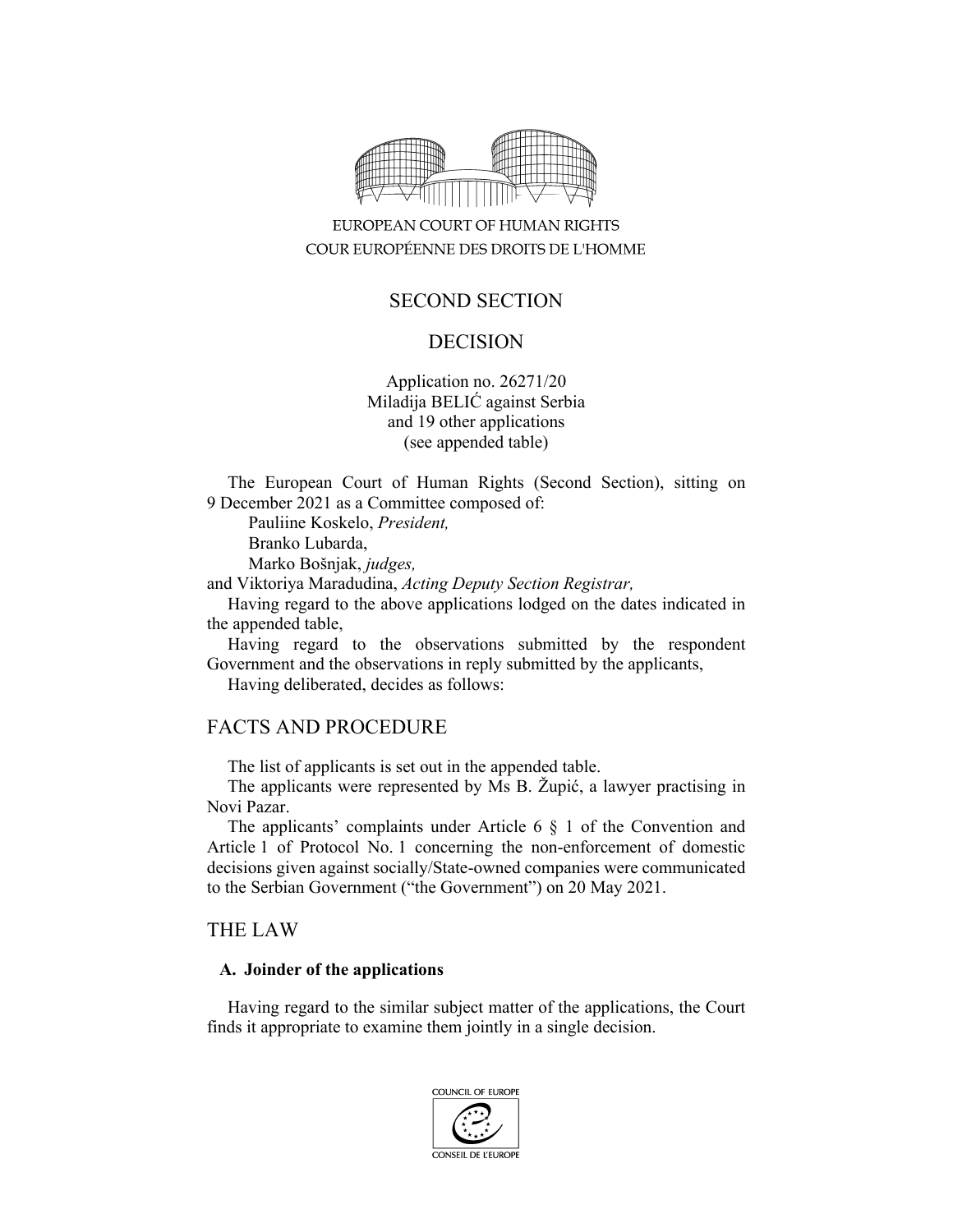### **B. Complaints under Article 6 § 1 of the Convention and Article 1 of Protocol No. 1 (non-enforcement of domestic decisions given against socially/State-owned companies)**

The Government submitted that the final domestic decisions in the applicants' favour had actually been enforced. They therefore suggested that the Court reject the applications as an abuse of the right of individual application in accordance with Article 35  $\S$  3 (a) and 4 of the Convention.

The applicants did not dispute that fact.

The Court reiterates that an application may be rejected as an abuse of the right of individual application within the meaning of Article 35 § 3 (a) of the Convention if, among other reasons, it was knowingly based on false information or if significant information and documents were deliberately omitted, either where they were known from the outset or where new significant developments occurred during the proceedings. Incomplete and therefore misleading information may amount to an abuse of the right of application, especially if the information in question concerns the very core of the case and no sufficient explanation is given for the failure to disclose that information (see *Gross v. Switzerland* [GC], no. 67810/10, § 28, ECHR 2014; *S.A.S. v. France* [GC], no. 43835/11, § 67, ECHR 2014; and *Nikolić and Others v. Serbia* (dec.) [Committee], nos. 48162/18 and 8 others, 21 January 2021).

Turning to the present case, the Court observes that between 2 July 2020 and 18 February 2021 the sums awarded in the domestic decisions at issue were paid by the State in accordance with domestic law (see *Stevanović and Others v. Serbia*, nos. 43815/17 and 15 others, § 17, 27 August 2019). The applicants did not inform the Court about that development before notice of the applications was given to the Government and no explanation for this omission was provided.

Having regard to the fact that the information withheld concerned the very core of the applications, the Court finds that such conduct was contrary to the purpose of the right of individual application. Lawyers must understand that, having due regard to the Court's duty to examine allegations of human rights violations, they must show a high level of professional prudence and meaningful cooperation with the Court by sparing it the introduction of unmeritorious complaints and, both before proceedings have been instituted and thereafter, they must inquire diligently into all the details of the case, meticulously abide by all the relevant rules of procedure and must urge their clients to do the same. Otherwise, the wilful or negligent misuse of the Court's resources may undermine the credibility of lawyers' work in the eyes of the Court and even, if it occurs systematically, may result in particular individual lawyers being banned from representing applicants under Rule 36 § 4 (b) of the Rules of Court (see *Stevančević v. Bosnia and Herzegovina* (dec.), no. 67618/09, § 29, 10 January 2017).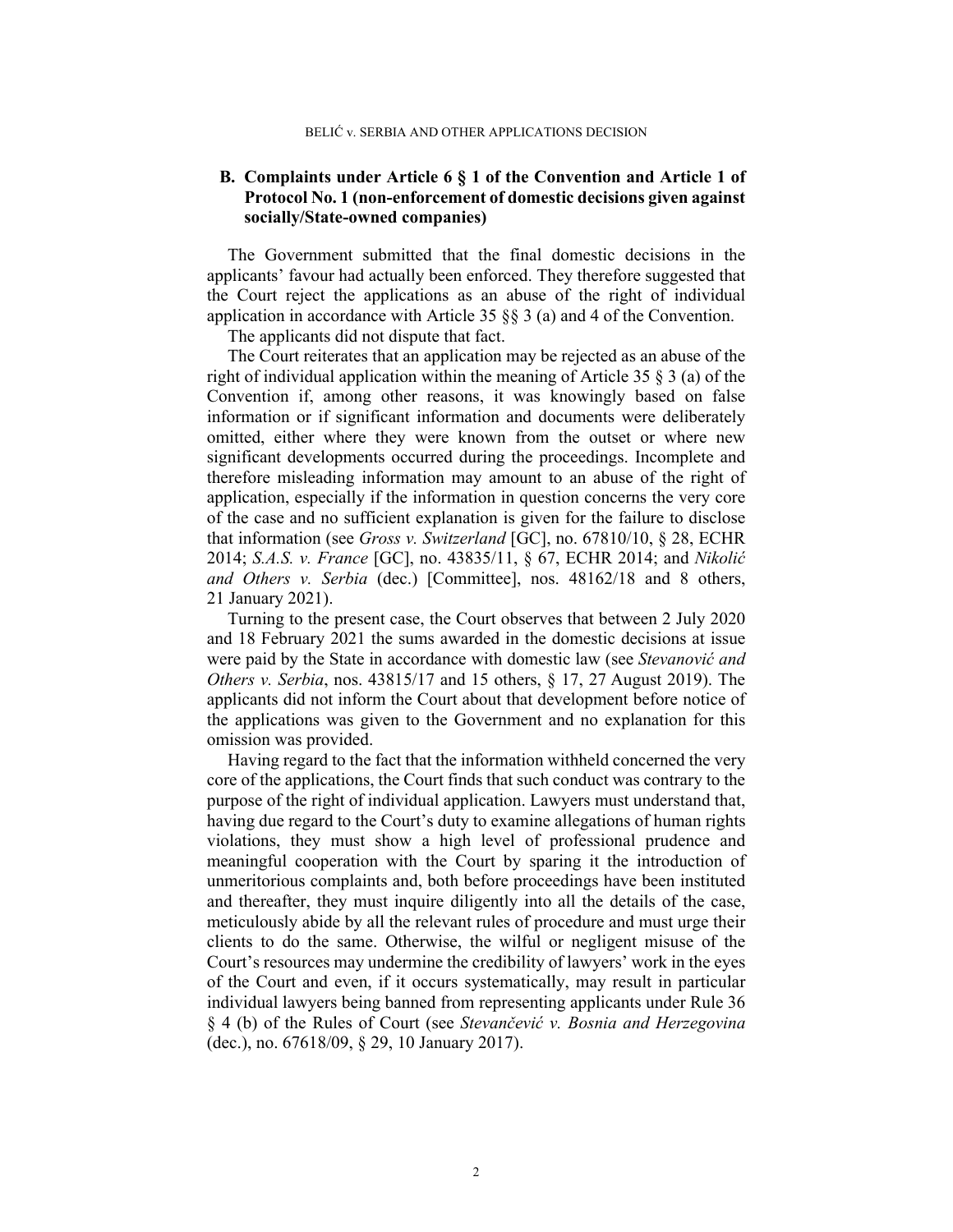#### BELIĆ v. SERBIA AND OTHER APPLICATIONS DECISION

In view of the above, the Court finds that these applications constitute an abuse of the right of individual application and must be rejected in accordance with Article  $35 \S$   $\S$  3 (a) and 4 of the Convention.

For these reasons, the Court, unanimously,

*Decides* to join the applications;

*Declares* the applications inadmissible.

Done in English and notified in writing on 13 January 2022.

Viktoriya Maradudina Pauliine Koskelo Acting Deputy Registrar President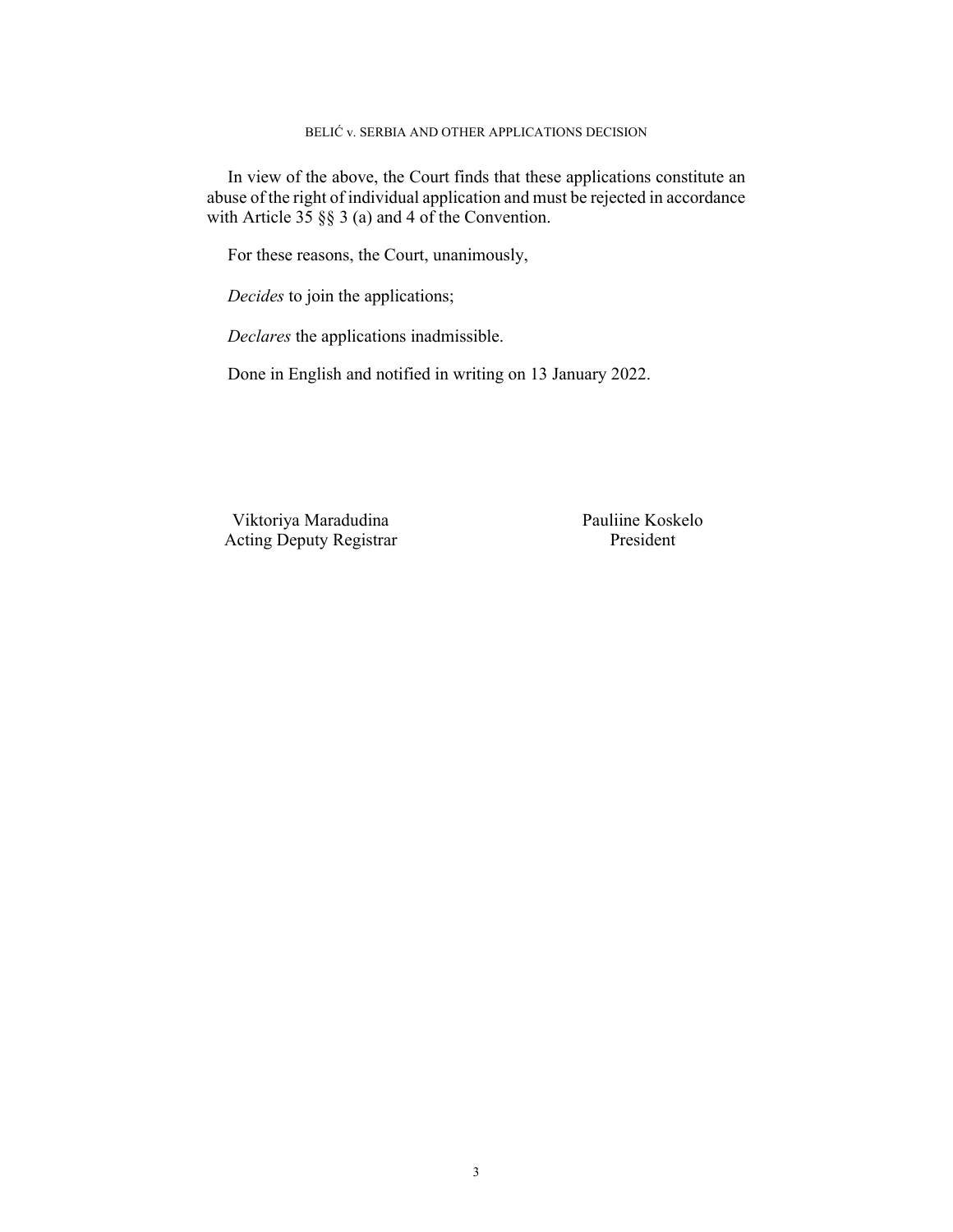#### BELIĆ v. SERBIA AND OTHER APPLICATIONS DECISION

## APPENDIX

## List of applications raising complaints under Article 6 § 1 of the Convention and Article 1 of Protocol No. 1 (non-enforcement of domestic decisions given against socially/State-owned companies)

| No. | <b>Application</b><br>no.<br>Date of<br>introduction | Applicant's name<br><b>Year of birth</b> | <b>Relevant domestic decision</b>           | Start date of non-enforcement period or date of entry into<br>force of the Convention in respect of Serbia<br>(3 March 2004) | Date of enforcement of<br>domestic decisions |
|-----|------------------------------------------------------|------------------------------------------|---------------------------------------------|------------------------------------------------------------------------------------------------------------------------------|----------------------------------------------|
| 1.  | 26271/20<br>22/06/2020                               | Miladija BELIĆ<br>1961                   | Commercial Court in Kraljevo,<br>27/11/2003 | 03/03/2004                                                                                                                   | 02/07/2020                                   |
| 2.  | 26273/20<br>22/06/2020                               | Šuhra ŠEHOVIĆ<br>1960                    | Commercial Court in Kraljevo,<br>27/11/2003 | 03/03/2004                                                                                                                   | 02/07/2020                                   |
| 3.  | 26280/20<br>22/06/2020                               | Mersija SALKOVIĆ<br>1970                 | Commercial Court in Kraljevo,<br>27/11/2003 | 03/03/2004                                                                                                                   | 02/07/2020                                   |
| 4.  | 31976/20<br>24/06/2017                               | Nezrina MADŽOVIĆ<br>1966                 | Commercial Court in Kraljevo,<br>27/11/2003 | 03/03/2004                                                                                                                   | 02/07/2020                                   |
| 5.  | 32142/20<br>24/06/2020                               | Mehdija KAČAPOR<br>1960                  | Commercial Court in Kraljevo,<br>27/11/2003 | 03/03/2004                                                                                                                   | 02/07/2020                                   |
| 6.  | 32149/20<br>24/06/2020                               | Vasvija PRTINAC<br>1964                  | Commercial Court in Kraljevo,<br>27/11/2003 | 03/03/2004                                                                                                                   | 02/07/2020                                   |
| 7.  | 32153/20<br>24/06/2020                               | Sebiha HAMIDOVIĆ<br>1961                 | Commercial Court in Kraljevo,<br>27/11/2003 | 03/03/2004                                                                                                                   | 02/07/2020                                   |
| 8.  | 32242/20<br>24/06/2020                               | Magbula KLADNIČANIN<br>1957              | Commercial Court in Kraljevo,<br>27/11/2003 | 03/03/2004                                                                                                                   | 02/07/2020                                   |
| 9.  | 32247/20<br>24/06/2020                               | Rifat KLADNIČANIN<br>1953                | Commercial Court in Kraljevo,<br>27/11/2003 | 03/03/2004                                                                                                                   | 02/07/2020                                   |
| 10. | 32258/20<br>24/06/2020                               | <b>Esada GUSINJAC</b><br>1964            | Commercial Court in Kraljevo,<br>27/11/2003 | 03/03/2004                                                                                                                   | 02/07/2020                                   |
| 11. | 32274/20<br>24/06/2020                               | Hata ZEĆIROVIĆ<br>1965                   | Commercial Court in Kraljevo,<br>27/11/2003 | 03/03/2004                                                                                                                   | 02/07/2020                                   |